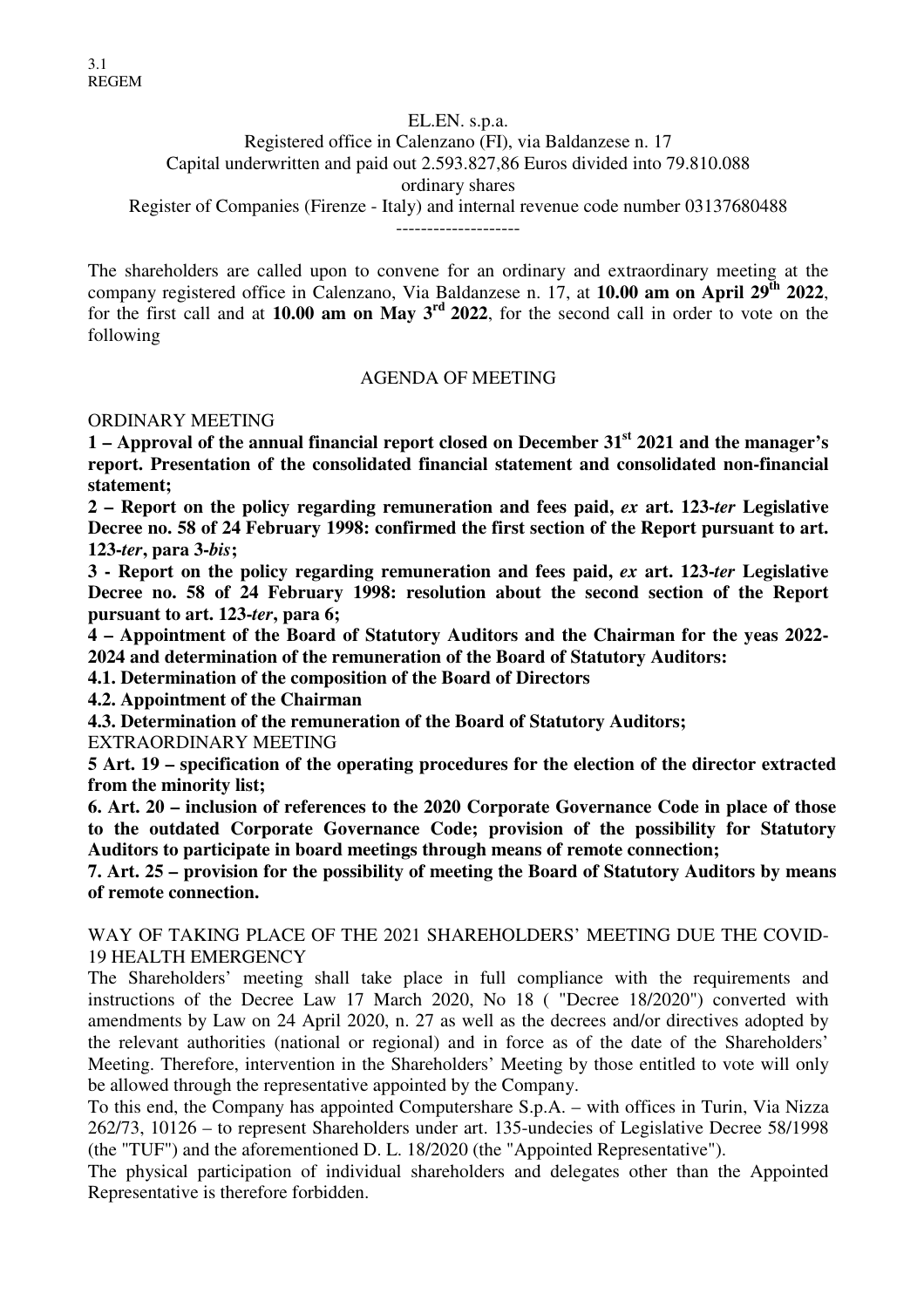Shareholders wishing to attend the Meeting will therefore have to give the Appointed Representative the proxy referred to in the following relevant paragraph.

In accordance with Article 106, paragraph 2, of D. L. 18/2020, the legitimate persons (the members of the Social Bodies, the appointed Secretary and the Appointed Representative) may intervene (or exclusively) by means of telecommunications to ensure their identification, without the President, the Secretary and the Notary being in the same place. The Company will promptly notify any additional relevant requirements and instructions in connection with the way of taking place of the Meeting.

THE RIGHT TO ATTEND THE SHAREHOLDER'S MEETING AND THE RIGHT TO VOTE DURING THE HEALTH EMERGENCY DUE TO COVID-19

The legitimate attendance of shareholders' meetings and the exercise of voting rights is confirmed by a statement to the Company from the authorized intermediary, in compliance with intermediary accounting records, on behalf of the person who has the right to vote.

This communication is made on the basis of the relative evidence at the end of the accounting day of the seventh market business day prior to the date set for the first call of this meeting, i.e., April 20th 2022, also called the *record date*.

Persons who are recognized as owners of shares only after the *record date* are not legitimated to attend the meeting or to vote at the meeting.

The communication from the intermediary must reach the Company by the end of the third trading day prior to the date set for the meeting, i.e., by April  $26<sup>th</sup>$  2022. This is without prejudice to legitimate attendance and voting if communication has reached the Company beyond the such terms, providing it has been received before the start of the meeting works.

PROXY FOR ATTENDANCE AND VOTING AT THE MEETING

According to art. 135-*undecies* TUF, every person legitimated to attend the meeting has to give to the Appointed Representative a written proxy with voting instructions on all or some of the proposals on the agenda by using the proxy form, electronic too, prepared by the same Appointed Representative in accordance with the Company and available on the Company's website at www.elengroup.com - *Investor Relations/governance/documenti assembleari/2022/ASSEMBLEA ORDINARIA E STRAORDINARIA 29 aprile 2022 – 3 maggio 2022*.

The proxy shall be valid only for proposals on which voting instructions are conferred.

The proxy shall be submitted in compliance with the instructions contained in the proxy form and within the end of the second trading day prior to the date scheduled for the Shareholders' meeting, that is within April 27<sup>rd</sup> 2022 for the first call and within April 29<sup>th</sup> 2022 for the second call.

The proxy and voting instructions may be cancelled within the time limit indicated hereinabove.

To give the proxy to the Appointed representative it is requested the communication from the authorized intermediary, attesting to the right to attend the Shareholders' Meeting and to vote: lacking such intermediary statement, the proxy shall be ineffective.

In addition, under Decree 18/2020, those who are entitled to attend the Shareholders' meeting and to vote and who do not wish to use the above mentioned mean of intervention to the meeting, may confer delegations and/or sub-delegations under art. 135-*novies* TUF. For this purpose, the delegation form model made available on the Company's website can be used.

The delegation and/or sub-delegation to the Appointed Representative contains voting instructions on all or some of the proposals relating to matters on the agenda, it is understood that the Appointed Representative will not submit any votes in the Shareholders meeting in relation to those proposals for which he has not received voting instructions. In the case of sub-delegation to the Appointed Representative, the sub-delegant must deliver to the Appointed Representative, following the instructions on the form, also a copy of the delegation received and the declaration with which it attests the compliance of the copy to the original and the identity of the delegate. In order to allow the Company and the Appointed Representative to receive and verify delegations and/or subdelegations in advance of the start of the meeting, it is recommended that legitimate persons send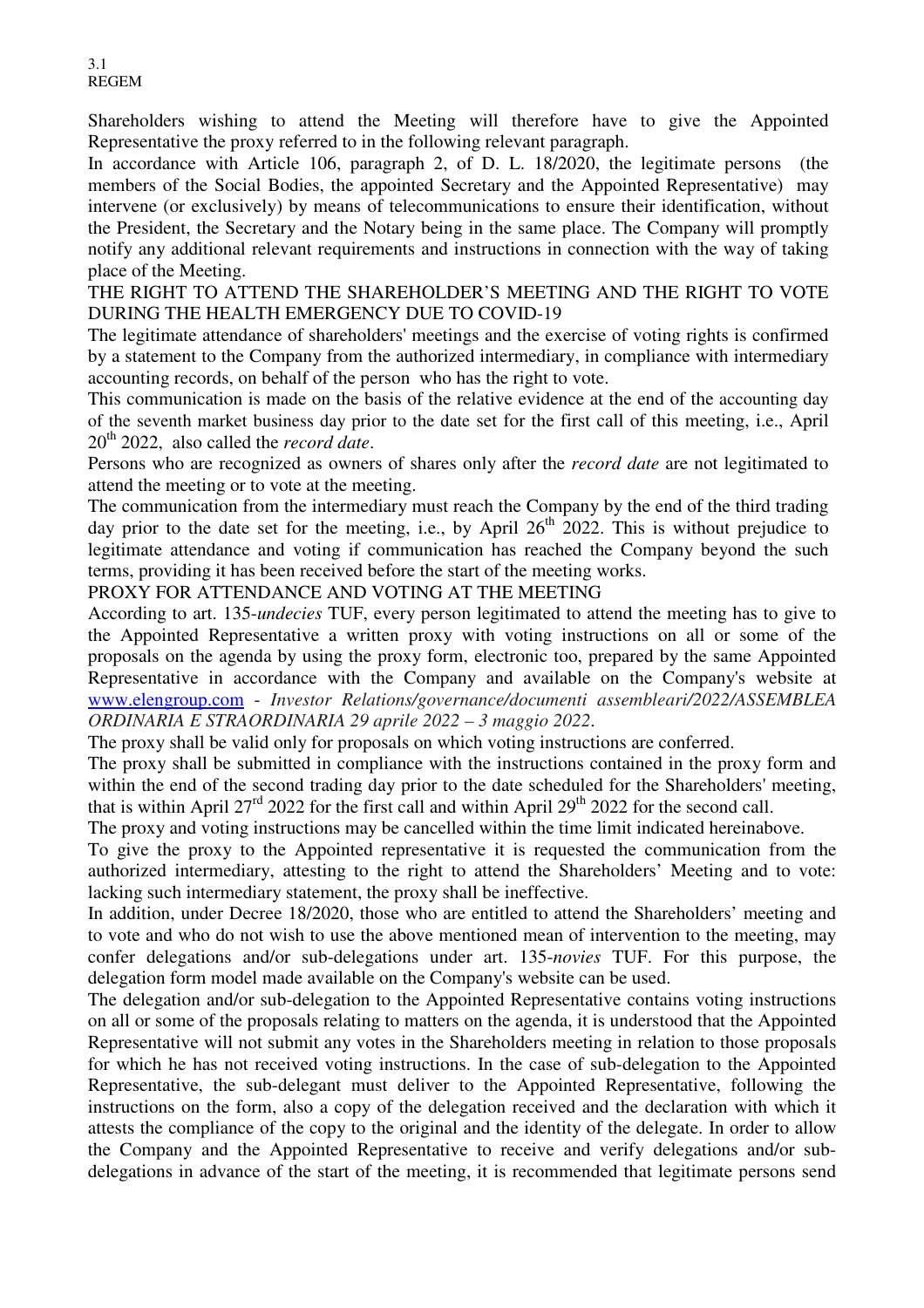their delegations and/or sub-delegations by noon on the day before the date of actual holding of the meeting.

Delegation and voting instructions can be cancelled within the same terms and in the same way expected to be sent. No vote by electronic means is permitted.

The Designated Representative will be available for clarification or information at the following telephone number: 011-0923200, or at the e-mail address sedeto@computershare.it .

Shareholders are informed that the Company reserves the right to supplement and/or modify the above instructions in view of the necessary interventions as a result of the current epidemiological emergency situation from COVID-19 and its currently unforeseeable developments.

## VOTING BY CORRESPONDENCE

In compliance with article 17 of the company by-laws it is permissible also to vote by correspondence the issues on the ordinary meeting agenda, pursuant to the laws now in force. Shareholders entitled to attend the meeting may pick up their ballot at Company registered office or they can download it on the internet site, www.elengroup.com – in the section titled *Investor Relations/governance/documenti assembleari/2022/ASSEMBLEA ORDINARIA E STRAORDINARIA 29 aprile 2022 – 3 maggio 2022* and, if for technical reasons they are unable to download it electronically, the ballot may be requested in hardcopy from the Company (tel. 0558826807; fax 0558832884) .

The sealed envelope containing the marked ballot with the date and signature along with the documents that prove the identity of the voter and, if necessary, the right to vote, must be received by El.En. s.p.a., Via Baldanzese n. 17, 50041 Calenzano (FI) – addressed to the attention of the President of the Board of Statutory Auditors – by 7 p.m. on April  $28<sup>th</sup>$  2022. Votes that arrive after that date or for which legitimation to vote from the intermediary has not been received will not be taken into consideration. Voting by correspondence will be exercised directly by the owner and expressed separately for each of the motion proposals.

INTEGRATION OF THE AGENDA OF THE SHAREHOLDERS' MEETING

In compliance with art. 126-*bis* of D. Lgs. n. 58 of 1998 ("T.U.F."), the Shareholders, who individually or jointly account for one fortieth of the share capital may ask, within March  $28<sup>th</sup>$ 2022 (ten days after the publication of this notice), for the integration of the list of items on the agenda, specifying in the request, the additional items they propose or presenting proposed resolution on items already on the agenda, and in the request they should specify the additional subjects they propose and/or the discussions proposed.

It should be recalled that the agenda cannot be supplemented with items on which, in accordance with the law, the shareholders' meeting resolved on proposal of the administrative body or on the basis of a project or report prepared by it, other than those specified under article 125-*ter*, subsection 1 T.U.F..

The request to have additional subjects included must be presented in writing and sent by registered mail addressed to the registered office of the Company or sent by e-mail to elen@pec.uipservizi.it and must be accompanied by a report giving the reason for the proposed resolutions on the new items for which it proposes discussion or the reason relating to additional proposed resolutions presented on items already on the agenda

The certificate attesting the ownership of shares and of the quota of ownership that is necessary for the right to vote in compliance with. 126-*bis* T.U.F., para 1, must be demonstrated by a specific communication with effect on the date of the request, addressed by the intermediary to elen@pecserviziotitoli.it.

RIGHT TO SUBMIT PROPOSAL PURSUANT TO ART. 126-*bis* T.U.F., LAST SENTENCE

In addition, given the manner in which the meeting will take place due to the epidemic emergency, and that the intervention is allowed exclusively through the Appointed Representative, thus legitimate Shareholders who individually wish to make proposals for deliberation and voting on the topics on the agenda will have to submit them in writing by means of a registered letter addressed to the Company's headquarters or by e-mail to the elen@pec.uipservizi.it within April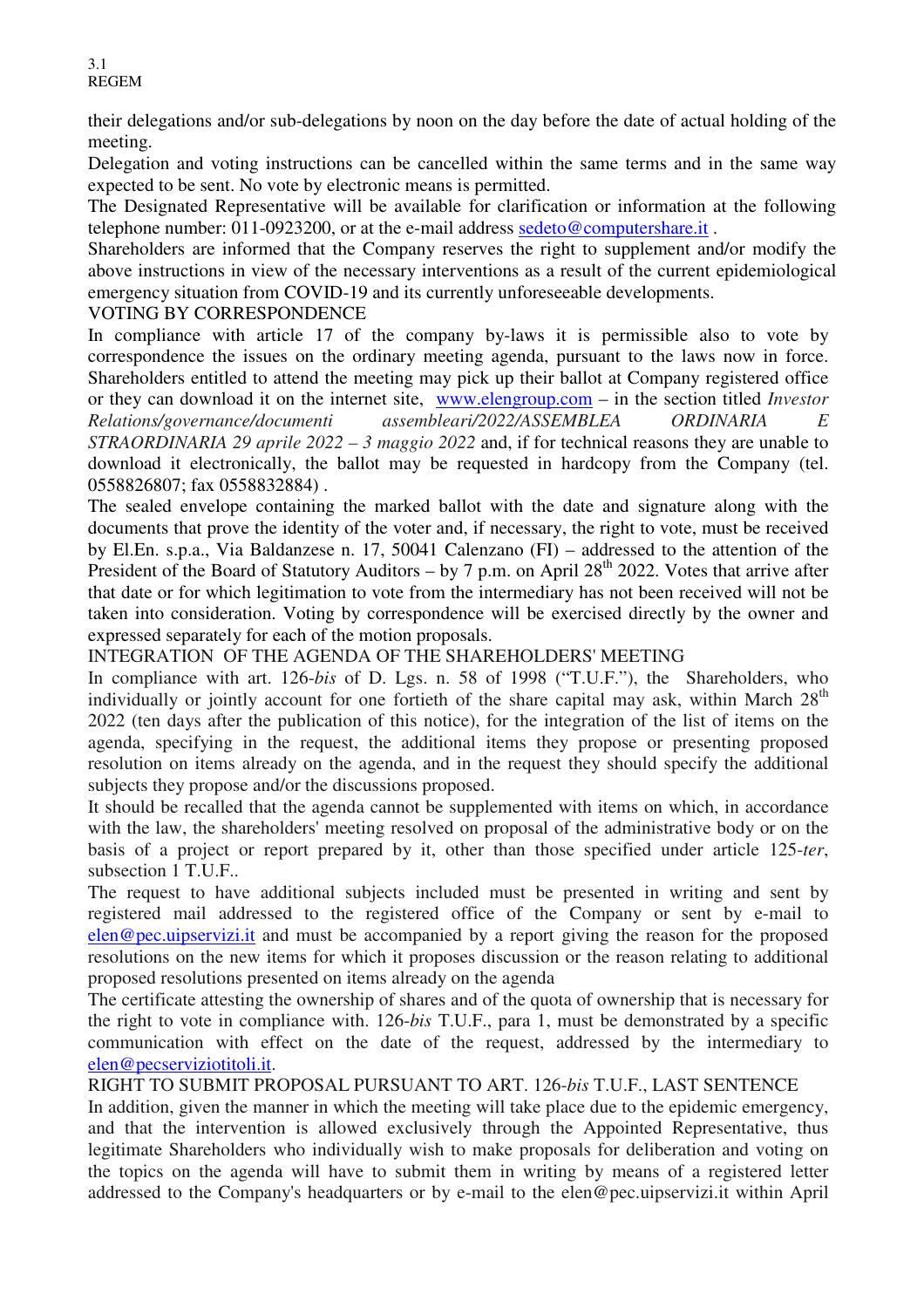14<sup>th</sup> 2022. The legitimacy to formulate proposals must be attested by the communication provided for in art. 83-sexies TUF carried out by the intermediary for the purpose of intervention in the Shareholders' Meeting and the exercise of the right to vote. These proposals, where relevant, will be published without delay on the Company's website, in order to enable those entitled to vote to express themselves knowingly even taking into account these new proposals and to allow the Appointed Representative to collect voting instructions also on such new ones.

# RIGHT TO SUBMIT QUESTIONS PRIOR TO THE SHAREHOLDERS' MEETING

In compliance with art. 127-*ter* T.U.F., all those with voting rights may submit questions on the items on the agenda even prior to the shareholders' meeting by sending a registered letter to the Company Registered office or by certified e-mail to elen@pec.uipservizi.it. All persons who can prove ownership of shares on April 20<sup>th</sup> 2022 (*the record date*) have the right to receive an answer. For this purpose, the intermediary must send to elen@pecserviziotitoli.it a specific communication stating the ownership of shares by the person making the request with effect on the date of the request. If the person who has the right to vote has requested from the intermediary the communication in order to attend the meeting, it will be necessary only to refer to this communication in the document containing the questions. Given the extraordinary way of taking place of the 2021 Shareholders' Annual Meeting, the questions related to the agenda and presented by legitimated persons must be received by April  $20^{th}$  2022 and will be answered within April  $25^{th}$ 2021. The Company can provide a unified answer to questions with the same content.

### APPOINTMENT OF THE BOARD OF STATUTORY AUDITORS

The appointment of the Board of Statutory Auditors are made by a voting list and is regulated by both laws and regulations as well as by art. 25 of the Company by-laws, the contents of which are available on the internet site www.elengroup.com in the section *Investor Relations/governance/statuto e regolamenti* to and it is also available upon request at Company registered office.

The lists must contain the names of one or more candidates, shown by a progressive number and divided into two sections, one for the candidates for permanent auditor and the other for acting auditors, and they must be deposited at the legal registered office of the Company by April 4<sup>th</sup> 2022, the twenty-fifth day before the first call for this shareholders' meeting.

Each shareholder may present and participate in only one list.

In compliance with art. 144-*septies*, sub-section 2, Issuers' Regulation CONSOB 11971/1999 ("Issuers' Regulation"), it should be recalled that the minimum amount of share capital required for the presentation of a list of candidates for members of the Board of Statutory Auditors is 1%, in conformity with art. 25 of the by-laws, art. 144-*sexies* Issuers' Regulation and CONSOB Decision n. 60 of January  $28<sup>th</sup>$  2022.

The ownership of the minimum amount necessary for the presentation of the list is determined by the number of shares that are registered in the name of the shareholder on the day in which the list is submitted to the Company. The possession or co-ownership of the number of shares necessary for the presentation of the list must be demonstrated by the issue of a communication by the intermediary to the certified e-mail address elen@pecserviziotitoli.it by April  $8<sup>th</sup>$  2022.

In the event that only one list has been presented by April  $4<sup>th</sup> 2022$  or that there are only lists that are connected to each other in compliance with the applicable regulations, other lists may be presented up until April  $7<sup>th</sup>$  2022 and the minimum percentage required for the presentation will be reduced to 0,50% of the capital stock.

Moreover, along with the lists that are presented, the following documents are required:

- the information regarding the identity of the shareholders who have presented the lists and the total percentage of the capital stock they possess;

- a declaration by the shareholders who do not possess, even jointly, a controlling interest or relative majority, demonstrating that there is no relationship between them and these latter in compliance with article 144-*quinquies* Issuers' Regulation;